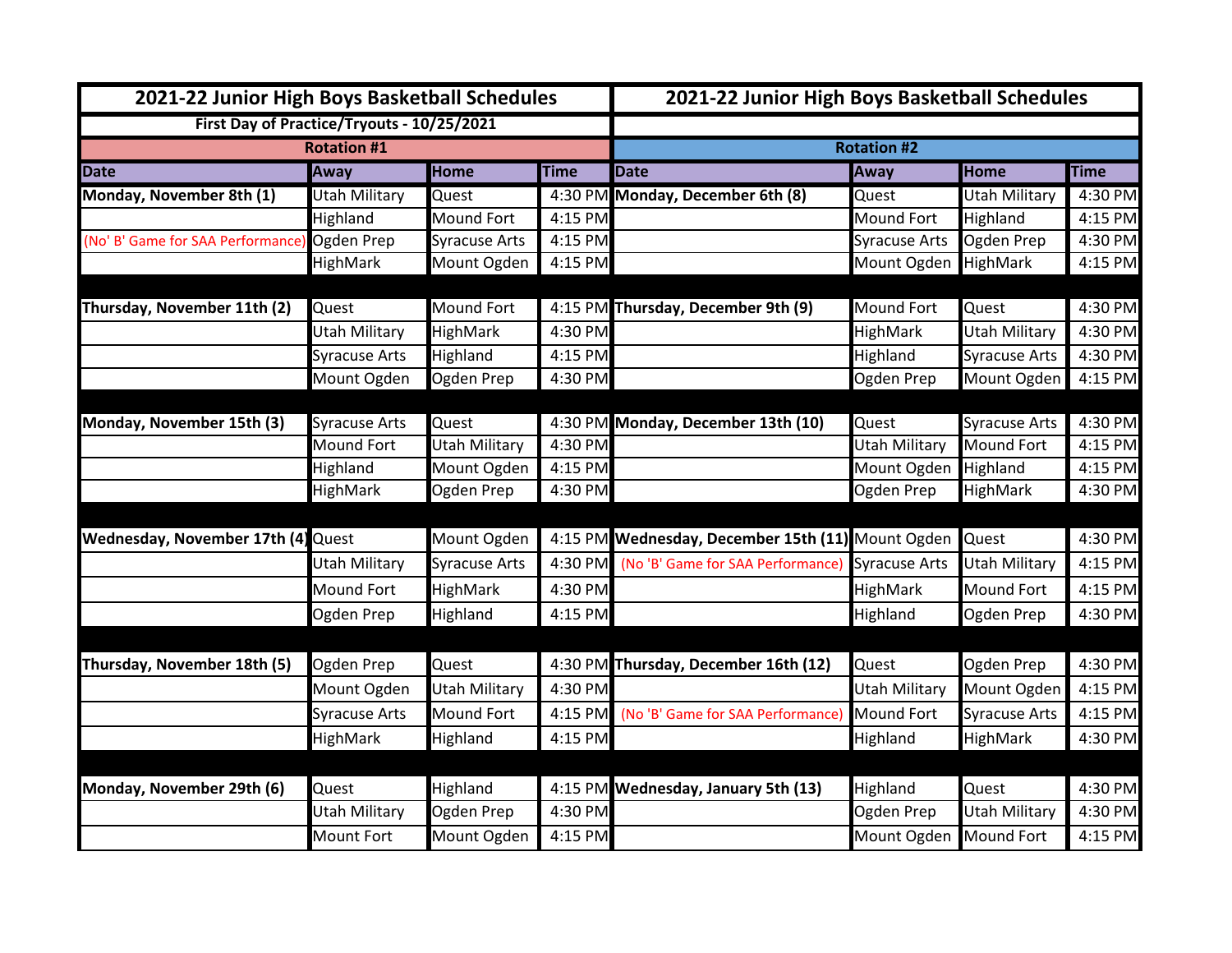|                                             | <b>Syracuse Arts</b> | <b>HighMark</b>      | 4:30 PM |                                    | <b>HighMark</b>      | <b>Syracuse Arts</b> | 4:30 PM |
|---------------------------------------------|----------------------|----------------------|---------|------------------------------------|----------------------|----------------------|---------|
|                                             |                      |                      |         |                                    |                      |                      |         |
| <b>Wednesday, December 1st (7)</b> HighMark |                      | Quest                |         | 4:30 PM Thursday, January 6th (14) | Quest                | <b>HighMark</b>      | 4:30 PM |
|                                             | Highland             | <b>Utah Military</b> | 4:30 PM |                                    | <b>Utah Military</b> | <b>Highland</b>      | 4:15 PM |
|                                             | Ogden Prep           | <b>Mound Fort</b>    | 4:15 PM |                                    | <b>Mound Fort</b>    | Ogden Prep           | 4:30 PM |
|                                             | Mount Ogden          | <b>Syracuse Arts</b> | 4:30 PM |                                    | <b>Syracuse Arts</b> | Mount Ogden          | 4:15 PM |

| <b>TEAM</b>          | A Team | <b>B</b> Team | <b>Total</b> |
|----------------------|--------|---------------|--------------|
| <b>Highland</b>      |        |               |              |
| <b>HighMark</b>      |        |               |              |
| <b>Mound Fort</b>    |        |               |              |
| <b>Mount Ogden</b>   |        |               |              |
| <b>Ogden Prep</b>    |        |               |              |
| <b>Quest</b>         |        |               |              |
| <b>Syracuse Arts</b> |        |               |              |
| <b>Utah Military</b> |        |               |              |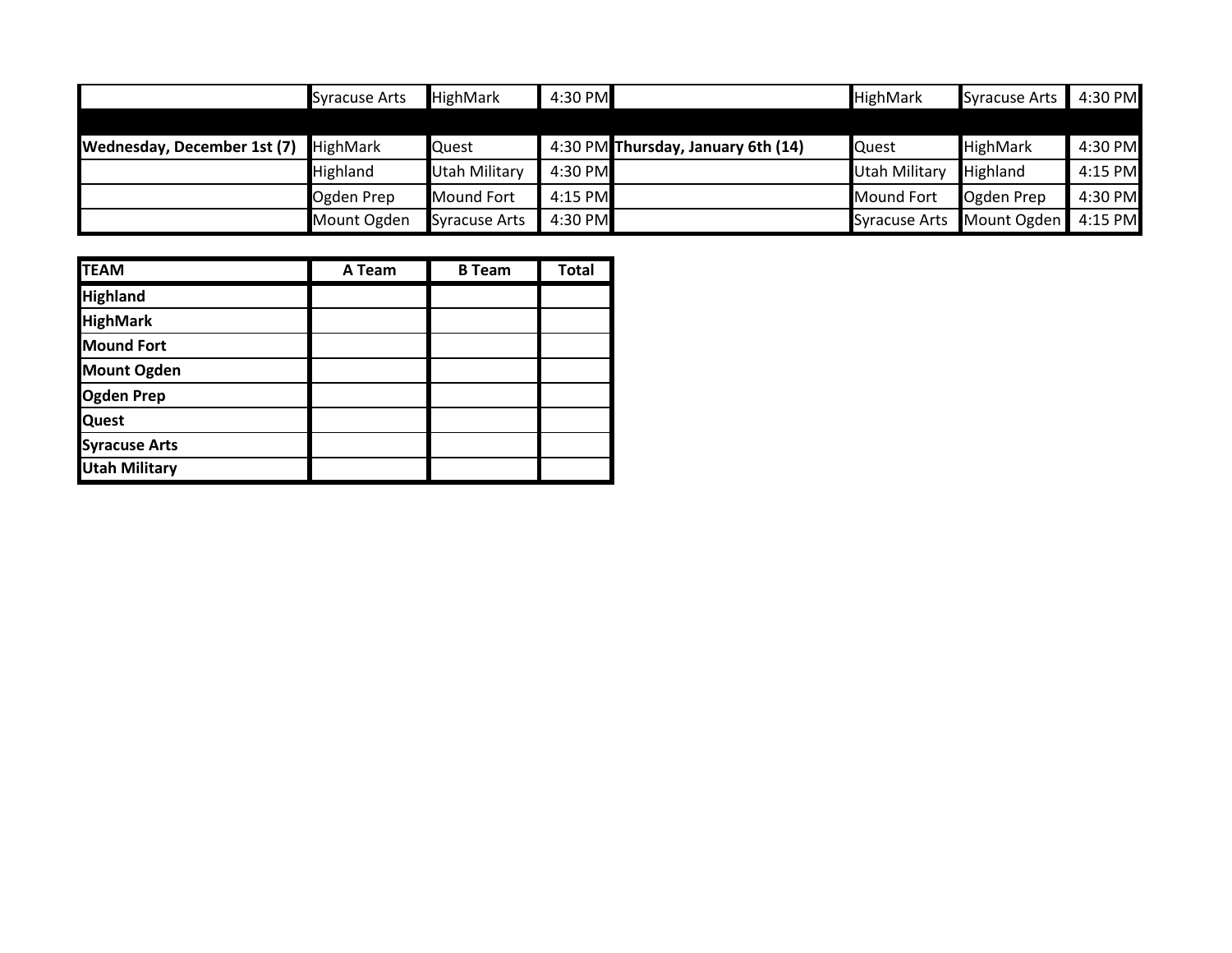| 2021-22 Junior High Boys Basketball Schedules |                                       |                    |              |
|-----------------------------------------------|---------------------------------------|--------------------|--------------|
|                                               |                                       |                    |              |
|                                               | <b>Semi-finals &amp; Championship</b> |                    |              |
| <b>Date</b>                                   | Away                                  | <b>Home</b>        | <b>Time</b>  |
| Wednesday, January 12th (15)                  | Seed #4                               | Seed #1            | 4:30 PM      |
| (Semi-finals)                                 | Seed #3                               | Seed #2            | 4:30 PM      |
|                                               |                                       |                    |              |
| Friday, January 14th (16)                     | Lower Seed                            | <b>Higher Seed</b> | 4:30 PM      |
| (Championship @ Ben Lomond)                   |                                       |                    |              |
|                                               |                                       |                    |              |
| <b>TEAM (Sites)</b>                           | Away                                  | Home               | <b>Total</b> |
| <b>Highland</b>                               | 7                                     | 7                  | 14           |
| <b>HighMark</b>                               | 7                                     | 7                  | 14           |
| <b>Mound Fort</b>                             | 7                                     | 7                  | 14           |
| <b>Mount Ogden</b>                            | 7                                     | 7                  | 14           |
| <b>Ogden Prep</b>                             | 7                                     | 7                  | 14           |
| <b>Quest</b>                                  | 7                                     | 7                  | 14           |
| <b>Syracuse Arts</b>                          | 7                                     | 7                  | 14           |
| <b>Utah Military</b>                          | 7                                     | 7                  | 14           |

| <b>TEAM (Opponents)</b> | <b>Highland</b> | <b>HighMark</b>           |              | Mound Fort Mount Ogden                | Ogden Prep   | Quest        | <b>Syracuse Arts</b> |
|-------------------------|-----------------|---------------------------|--------------|---------------------------------------|--------------|--------------|----------------------|
| <b>Highland</b>         | N/A             | 11/18, 12/16              | 11/8, 12/6   | 11/15, 12/13                          | 11/17, 12/15 | 11/29, 1/3   | 11/11, 12/9          |
| <b>HighMark</b>         | 11/18, 12/16    | N/A                       | 11/17, 12/15 | 11/8, 12/6                            | 11/15, 12/13 | 12/1, 1/5    | 11/29, 1/3           |
| <b>Mound Fort</b>       | 11/8, 12/6      | 11/17, 12/15              | N/A          | 11/29, 1/3                            | 12/1, 1/5    | 11/11, 12/9  | 11/18, 12/16         |
| <b>Mount Ogden</b>      | 11/15, 12/13    | 11/8, 12/6                | 11/29, 1/3   | N/A                                   | 11/11, 12/9  | 11/17, 12/15 | 12/1, 1/5            |
| <b>Ogden Prep</b>       |                 | 11/17, 12/15 11/15, 12/13 | 12/1, 1/5    | 11/11, 12/9                           | N/A          | 11/18, 12/16 | 11/8, 12/6           |
| <b>Quest</b>            | 11/29, 1/3      | 12/1, 1/5                 | 11/11, 12/9  | 11/17, 12/15                          | 11/18, 12/16 | N/A          | 11/15, 12/13         |
| <b>Syracuse Arts</b>    | 11/11, 12/9     | 11/29, 1/3                | 11/18, 12/16 | 12/1, 1/5                             | 11/8, 12/6   | 11/15, 12/13 | N/A                  |
| <b>Utah Military</b>    | 12/1, 1/5       |                           |              | 11/11, 12/9 11/15, 12/13 11/18, 12/16 | 11/29, 1/3   | 11/8, 12/6   | 11/17, 12/15         |

**Pairings**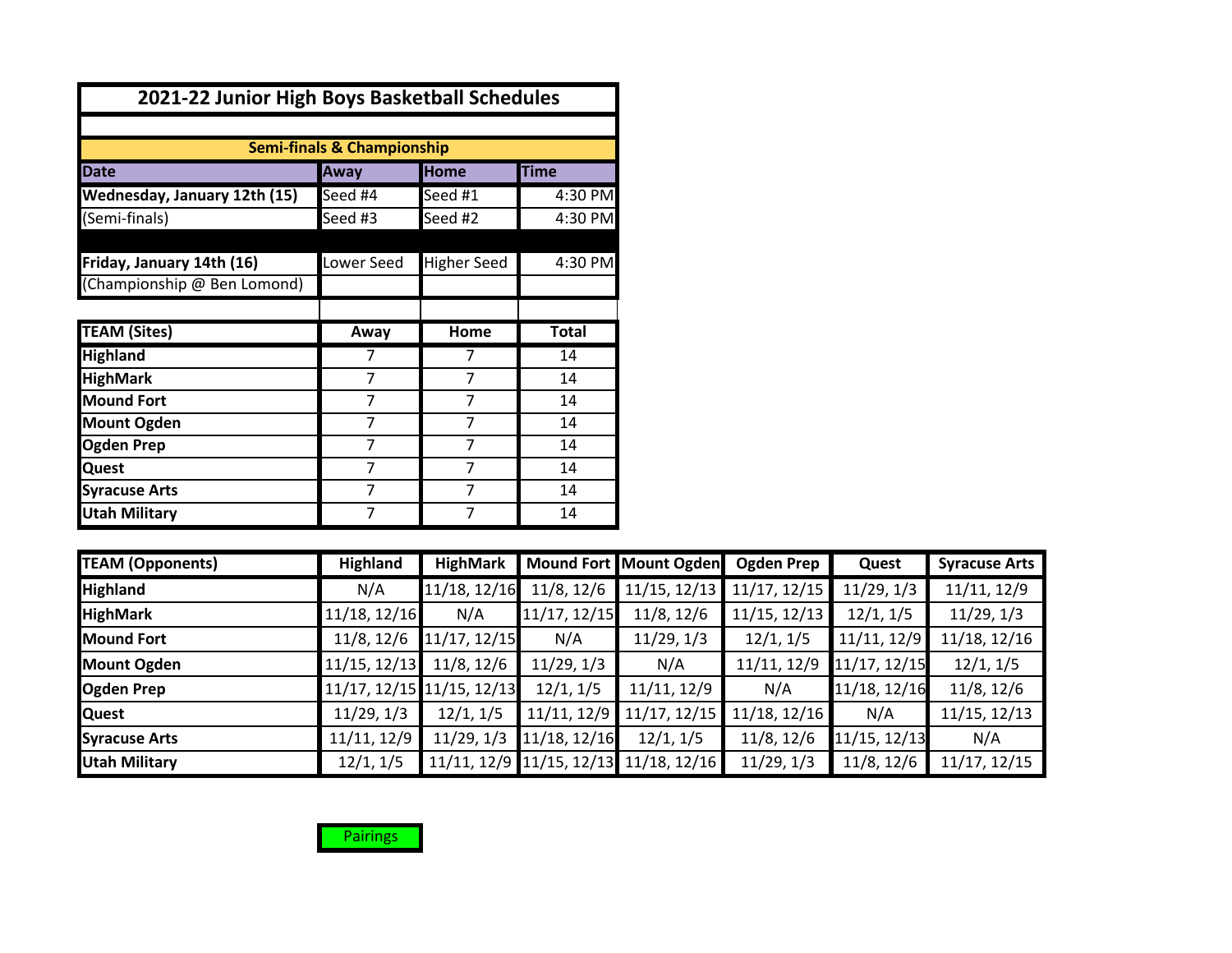| 11/8, 12/6   |
|--------------|
| 11/11, 12/9  |
| 11/15, 12/13 |
| 11/17, 12/15 |
| 11/18, 12/16 |
| 11/29, 1/3   |
| 12/1, 1/5    |